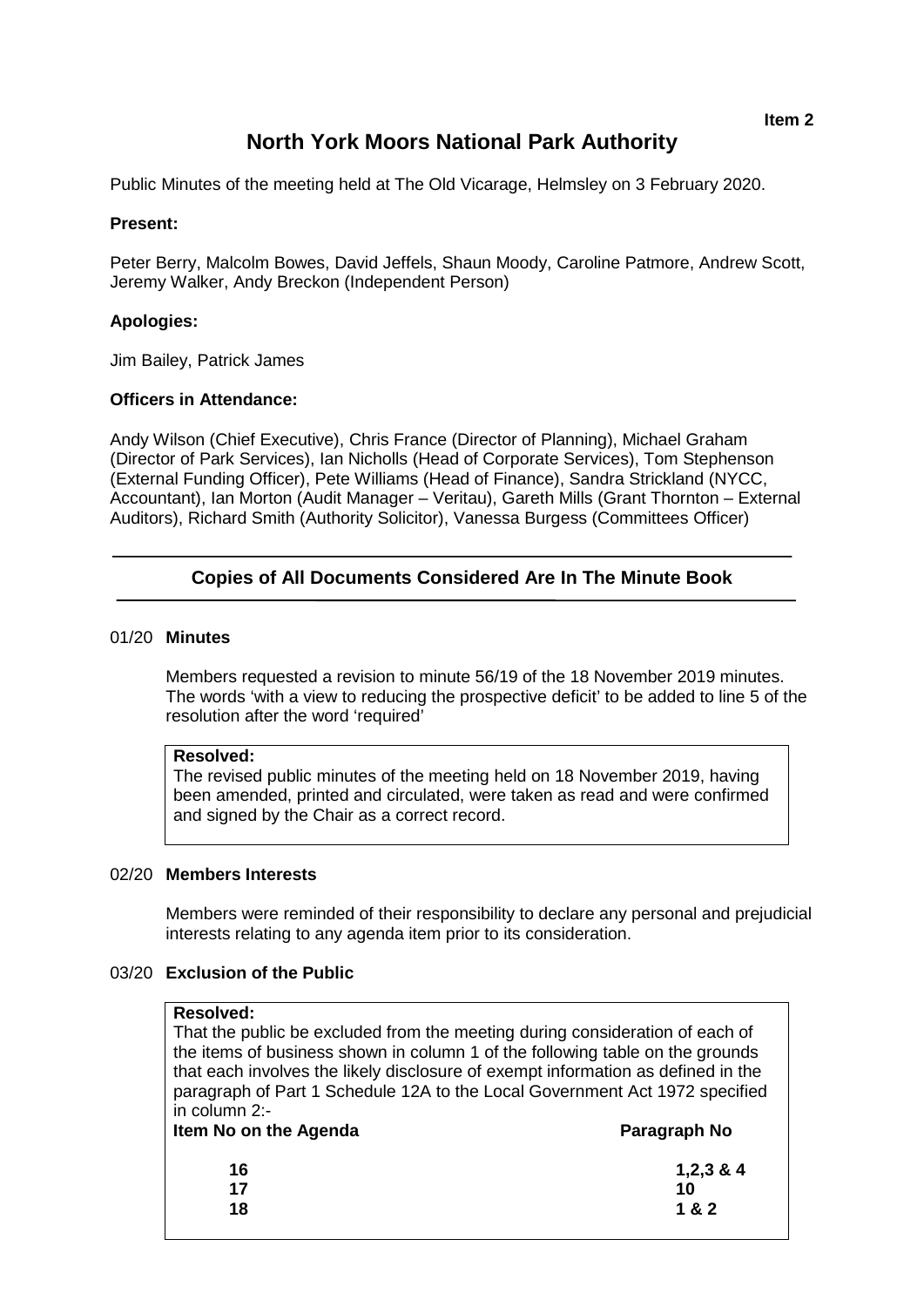# 04/20 **Corporate Risk Register Update**

# Considered:

The report of the Head of Corporate Services

Ian Nicholls updated members on a number of changes to the CRR:

- Volunteering, Local Plan and Minerals Plan had all been taken off the register
- H&S and Woodsmith Mine are at Category 3 on the register
- $\bullet$  5 risks at Category 2 Climate Change, a new risk with a significant amount of work required for which the Authority still needs to identify resources Wildlife Corridors, increasing public interest in wildlife and work relies on some of the Defra core grant. Capacity risk has now been amended to Capacity and Resilience. Minerals Development, it is unclear whether the current Government moratorium on fracking will continued.

Discussion followed around climate change and the risks for both the Authority as an organisation and the National Park as a whole. Discussion items included:

#### **David Jeffels arrived at 10.10am**

- Absence of reliable and up to date data
- Lack of dedicated Authority resource to progress climate change work at present
- No plausible scenario to be carbon neutral in NYMNP, due to RAF Fylingdales, Woodsmith Mine and Boulby.
- Members supported of NPs being net zero by 2030
- NPs have collectively agreed to produce baseline data on consumption
- Authority needs to work in partnership with others on this issue, lots of work has already been done by NYCC
- New Management Plan work, use to adopt targets

**Action:** Officers to bring report back to June NPA

**Resolved:** Members noted the contents of the report, prior to agreeing it for submission to Authority in March.

# 05/20 **Health and Safety Update**

Considered:

The report of the Head of Corporate Services

Ian Nicholls updated members on recent accidents and near misses, plus any changes in procedures/practice as a result:

- Aiming to reduce the number of times heavy items are lifted/handled
- Greater support/supervision with practical tasks for less experienced apprentices
- Lost time new simple pro forma introduced, for consistent response.
- Records in place for trees on our sites, as part of an adequate inspection regime
- Regular checks for staff using machinery which may lead to hand/arm vibration issues
- Mental health issues, particularly in younger people 1 of the Authority's mental health first aiders had undertaken additional training to support young people within the Authority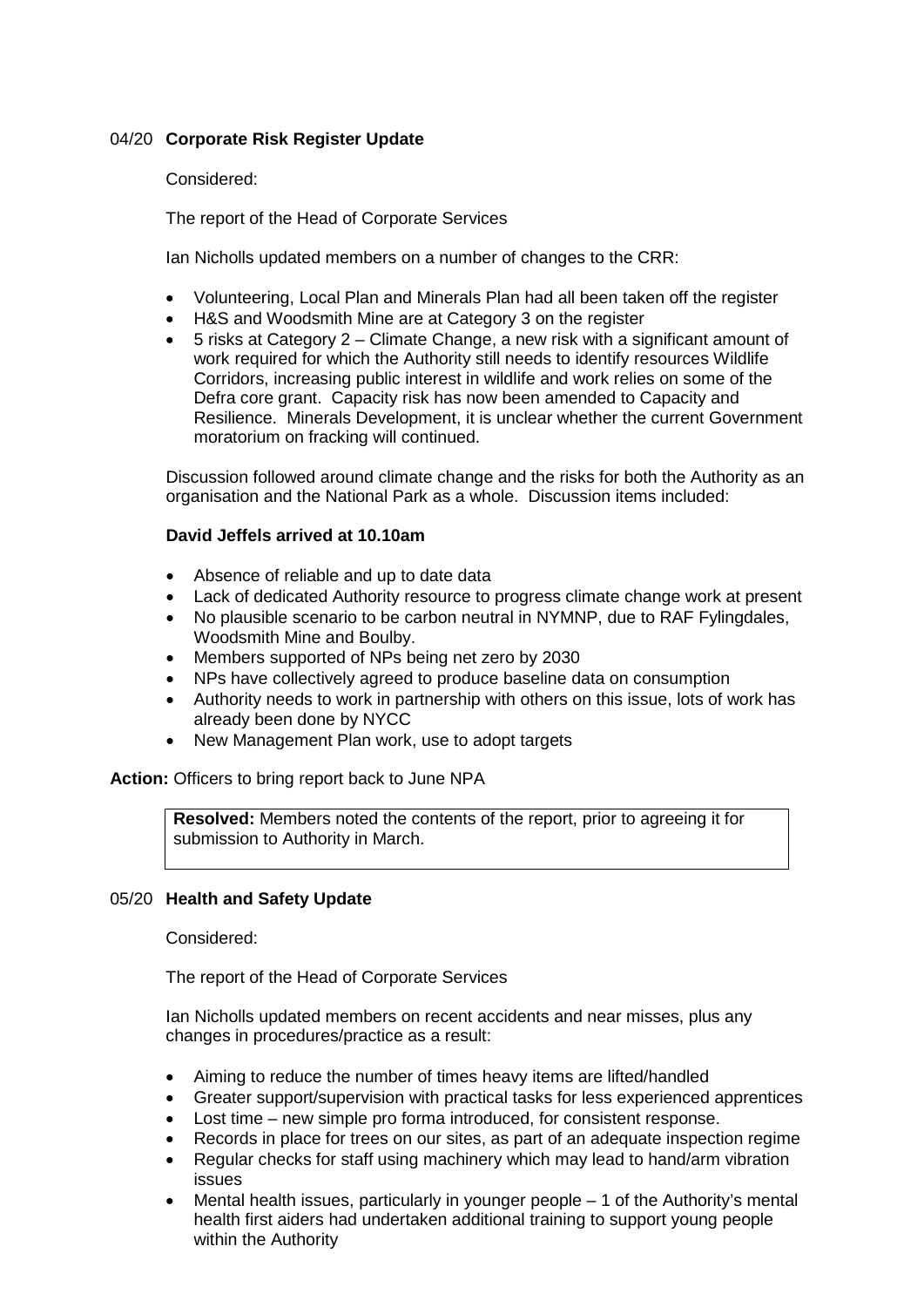• Driver training, sessions with external instructor being offered to staff

Looking ahead to next year's action plan, members asked that the following be included:

- Members H&S training (not to be delayed again)
- Vehicle checking, reducing risks to workers especially those working alone
- Kit/machinery checks, for safe working
- Lone working

Ian advised members that, with regard to lone working, a number of devices had been trialled with Rangers and a contract has now been taken out to use Track Plot. The Authority's vehicles are serviced regularly, but he was happy to include in the action plan for the coming year.

**Resolved:** Members commented on the proposed Health and Safety Action Plan for 2020/21as indicated in the minutes and noted the work undertaken since the last FRASC meeting.

## 06/20 **Quarter 3 2019/20 Finance Update**

Considered:

The report of the Head of Finance

Pete Williams updated members on the Q3 highlights.

Members commented on:

- car parking income continuing to fall below budget
- S106 money for Archaeology/Tree planting
- EU Funding, what might replace it; Shared Prosperity Fund?
- Budgeting for Minerals work (Boulby)
- Is spending on track

**Action:** Pete Williams informed members that he would be happy to undertake further work re: trends relating to car parking, such as weather and peak time usage.

Pete also informed members that expenditure was broadly on track towards the planned underspend and the Minerals

Work has already been fully budgeted for.

Andy Wilson, CEO said the Authority had a good case to make politically regarding Defra grant freeze/flat cash.

**Resolved:** Members approved the report.

#### 07/20 **Budget Estimate**

Considered:

The report of the Head of Finance

Pete Williams informed members that the report remained broadly the same since the last meeting. The Authority was still assuming a 1.72% increase in Defra grant and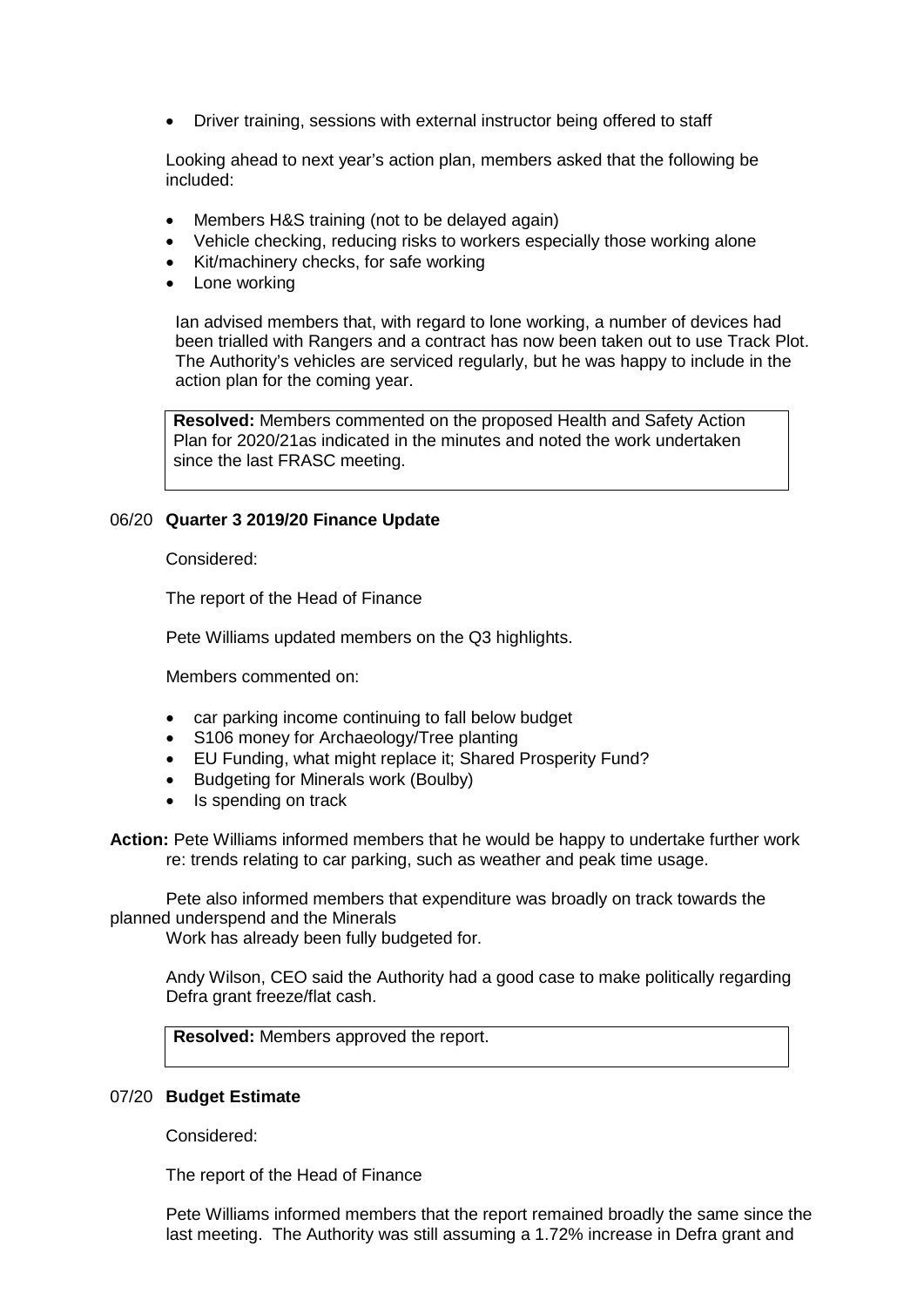pay award at 2%. A brief discussion followed regarding deficits, reserves and pensions.

**Resolved:** Members approved the budget for 2020/21, for onward transmission to March NPA.

Members noted with concern year 2 and 3 of the indicative budget with further work required to bring the figures into balance, with a view to further discussion once the Defra grant settlement was known.

## 08/20 **Treasury Management and The Prudential Code of Capital Finance**

Considered:

The report of the Chief Finance Officer

Pete Williams, Head of Finance gave the report.

**Resolved: That Members recommend to the Authority at its meeting on 23 March 2020 to:**

(i) approve the Annual Treasury Management Strategy for 2020/21 as detailed in **Appendix B**, including the Prudential Indicators set out in Section 3, and the Minimum Revenue Provision policy set out in Section 9 of that Strategy;

(ii) adopt the Annual Investment Strategy agreed by the County Council for 2020/21;

(iii) approve the authorised borrowing limit of £427.7k for 2020/21, under section 3(i) of the Local Government Act 2003 as set out in **Appendix B**;

(iv) confirm the delegation to the Chief Finance Officer, as agreed in previous years, for the following matters:

(a) any need to effect changes between the separate agreed limits for borrowing and other long term liabilities (such as finance leases) in accordance with option appraisal, value for money or other relevant factors. This applies to the Prudential Indicators in **Appendix B**;

(b) decisions to borrow from the PWLB and money markets at the most advantageous rate, as set out in Appendix B.

(v) approve the Capital Strategy as set out in **Appendix C**.

#### 09/20 **External Funding**

Considered:

The report of the External Funding Officer

Tom Stephenson updated members on changes since his last report and advised that there was a need to consider what the Authority's next large scale projects might be.

Tom mentioned 2 new projects; Birds on the Edge and Coastal Access Routes One member asked how the Authority was planning to take forward electric car charging points within the Park. Tom advised that there was potential funding for this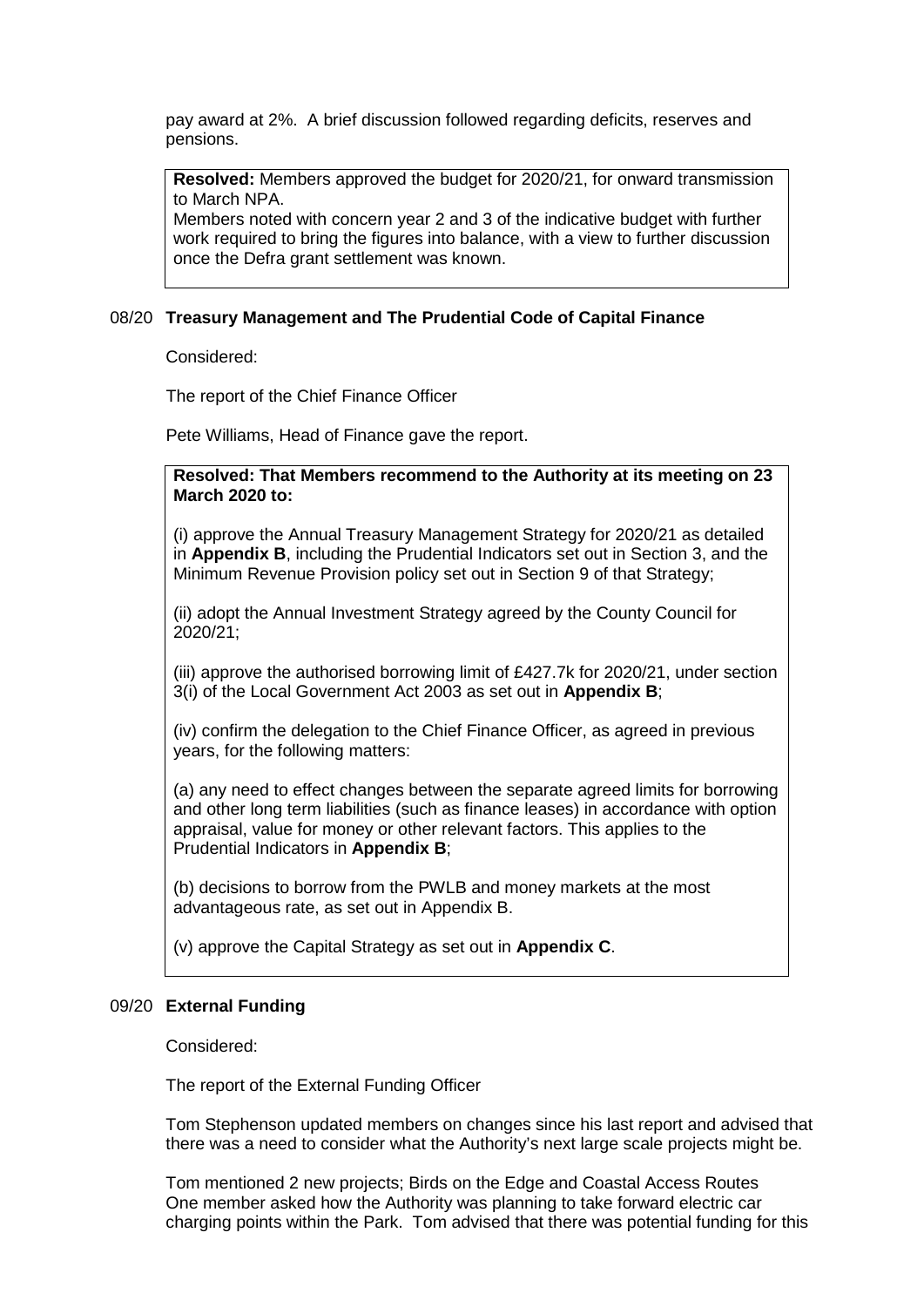work, linked to climate change issues and work was currently taking place with NYCC and the LEP.

Officers and members had a brief discussion about where funding might come from now the country had left the EU. Andy Wilson, CEO said that Coastal Marine project work might fit in with Devolution bids.

One member thought that all Authority members should lobby their MPs to try and find out about future funding opportunities/funding share prosperity.

**Resolved:** Members approved the contents of the report and agreed the current work being done to secure external funding including the Coastal Access Routes bid.

#### 10/20 **Grant Thornton Audit Update**

Considered

The report of the Auditors

Gareth Mills updated members. Some discussion took place regarding Grant Thornton's proposed fee increase. The Authority has the option to discuss the proposed fee increase with the Public Sector Authority Appointments (PSAA) if they wish.

Andy Breckon, Independent Person asked the Auditors to confirm that they did not undertake any consultancy work. Gareth Mills confirmed that they didn't.

The Chair thanked Gareth Mills and all Grant Thornton colleagues for their help over the past year.

Members noted the Auditors report and the option for the Authority to contact the PSAA, should they wish to do so.

#### 11/20 **Internal Audit Progress Report**

Considered

The report of the Auditors.

Ian Morton informed members that the Auditors would bring the following to the next meeting:

- Auditors annual opinion report
- Options for the Audit plan for next year

The Chair thanked Ian Morton and all Veritau colleagues for their help over the past year.

#### 12/20 **Customer Service Excellence**

Considered:

The report of the Head of Corporate Services

Ian Nicholls explained the reasons for the desire to change the assessment time periods for the CSE standard from every year to every 3 years and talked about some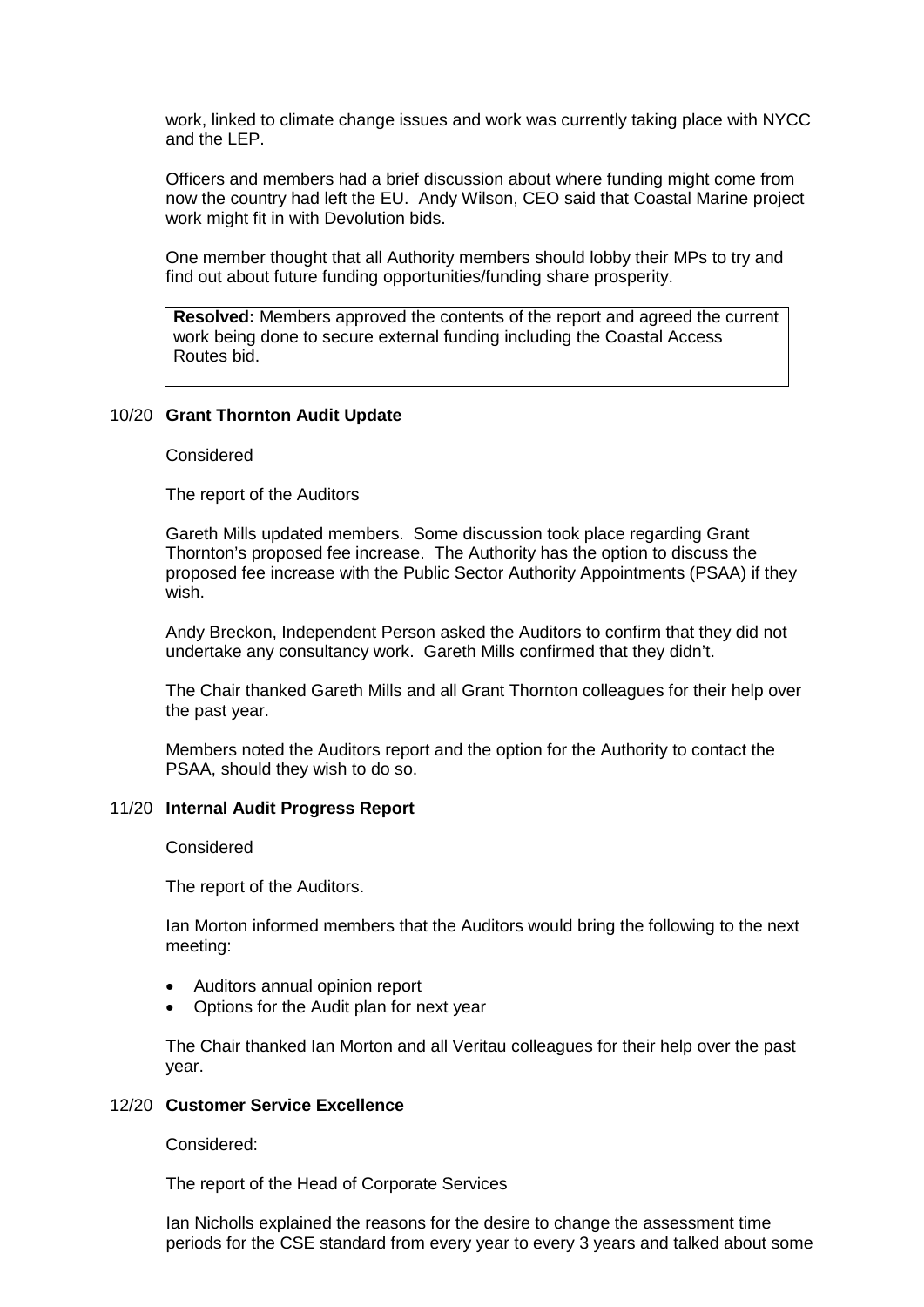of the options which could offer useful alternative interim measures such as Mystery shoppers.

**Resolved:** Members approved the contents of the report, including; the change in assessment time periods for the CSE standard, and the development of other customer service related work to continue to improve service delivery.

# 13/20 **Periodic Review of Standing Orders Financial Regulations and Scheme of Delegation**

Considered:

The report of the Solicitor

Richard Smith, advised members on a small number of changes proposed for the Financial Regulations and the Scheme of Delegation. No changes were highlighted for the current Standing Orders.

**Resolved:** Members supported the proposals in paragraphs 4 and 5 of the report prior to consideration by the Authority.

**A copy of all presentations can be found in the relevant e-file**

……………………………………………………………………………………….. (Chair) 22 June 2020